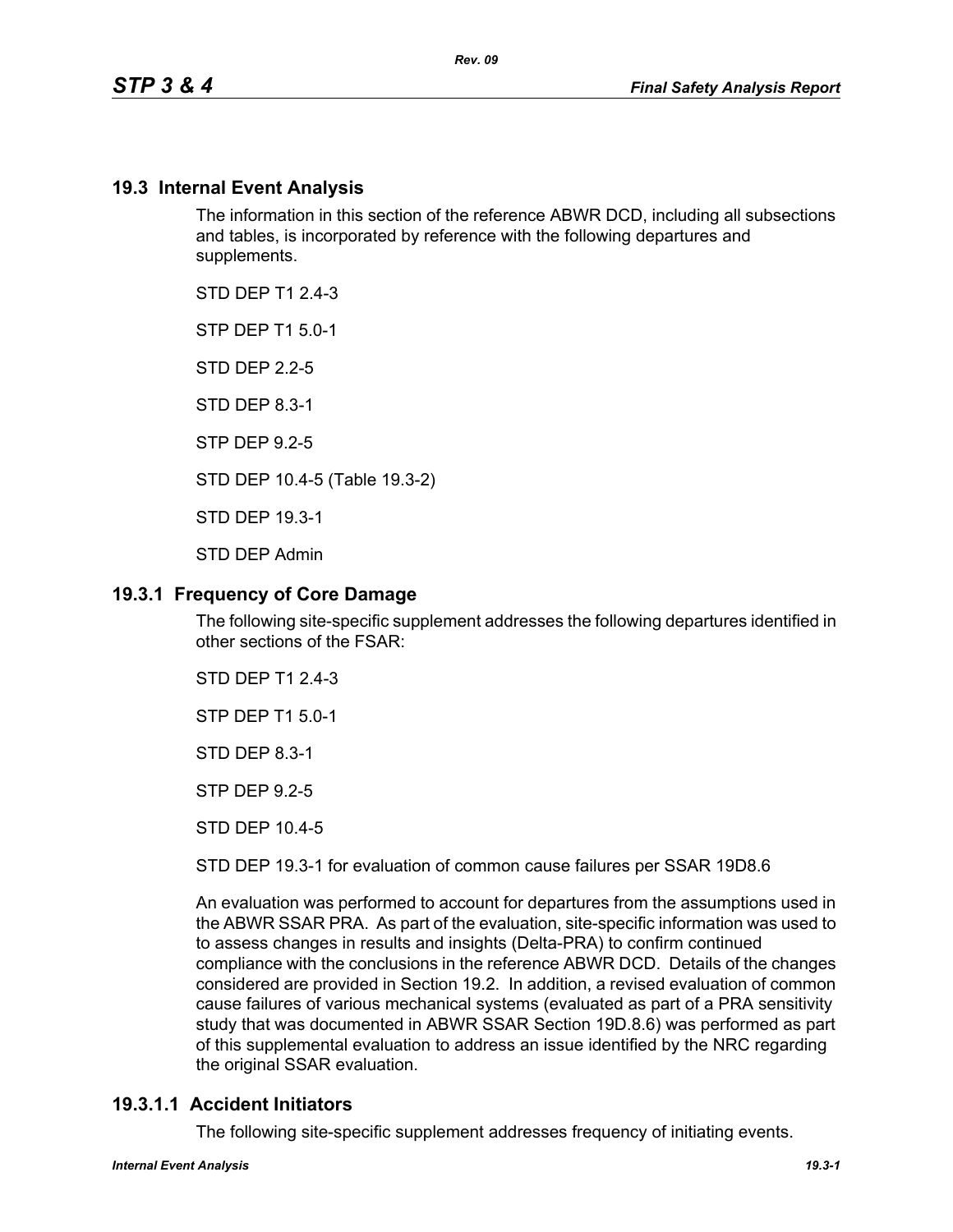*The total frequency of transient initiators used in these evaluations is based upon a 1985 analysis of operating plant data (Reference 19.3-1). The frequency of transients is a design requirement prescribed in the Advanced Light Water Reactor (ALWR) Requirements Document (Reference 19.3-2). Apportioning of the expected transient frequency by initiating event was done on the basis of historical electrical grid and BWR performance data as described in Subsection 19D.3.* In order to verify that the Subsection 19D.3 remains bounding for the STP 3 & 4, loss of offsite power and power recovery data from NUREG/CR-6890 (Reference 19.3-8) was also evaluated in a sensitivity study. Industry composite data in NUREG/CR 6890 for the Electric Reliability Council of Texas (ERCOT) was used, which conservatively bounds the experience for the STP site. This evaluation verified that the overall risk impact of grid events at STP is bounded by the original Subsection 19D analysis.

## **19.3.1.3 Accident Sequence Analysis**

STD DEP 10.4-5

*(a) Core Cooling*

*The capacity of non-safety-related systems, such as the feedwater*, condensate booster *and condensate pumps, has been estimated based on the ECCS performance analyses. Non-safety-related systems which contribute to a successful conclusion of the event have been included in the success criteria. The Control Rod Drive (CRD) pumps which have limited capacity have not been included in the success criteria.*

*The condensate* and condensate booster *pumps are motor-driven pumps and their use depends on the RPV pressure and the availability of makeup water and electrical power. These pumps have higher shut–off heads than the RHR pumps, but still require depressurization before they can be used for core cooling. The source of makeup water for these pumps are the main condenser hotwell and the condensate storage tank. Sufficient makeup water is available to enable these pumps to maintain adequate core cooling for all events except large or medium liquid LOCAs.*

*A motor driven feedwater pump is combined in series with a condensate* booster and condensate *pump in order to provide a higher pressure system. Therefore, this option also depends on the availability of makeup water and electrical power. Sufficient makeup water is available to enable this series of pumps to maintain adequate core cooling for the small steam LOCA and transient events.*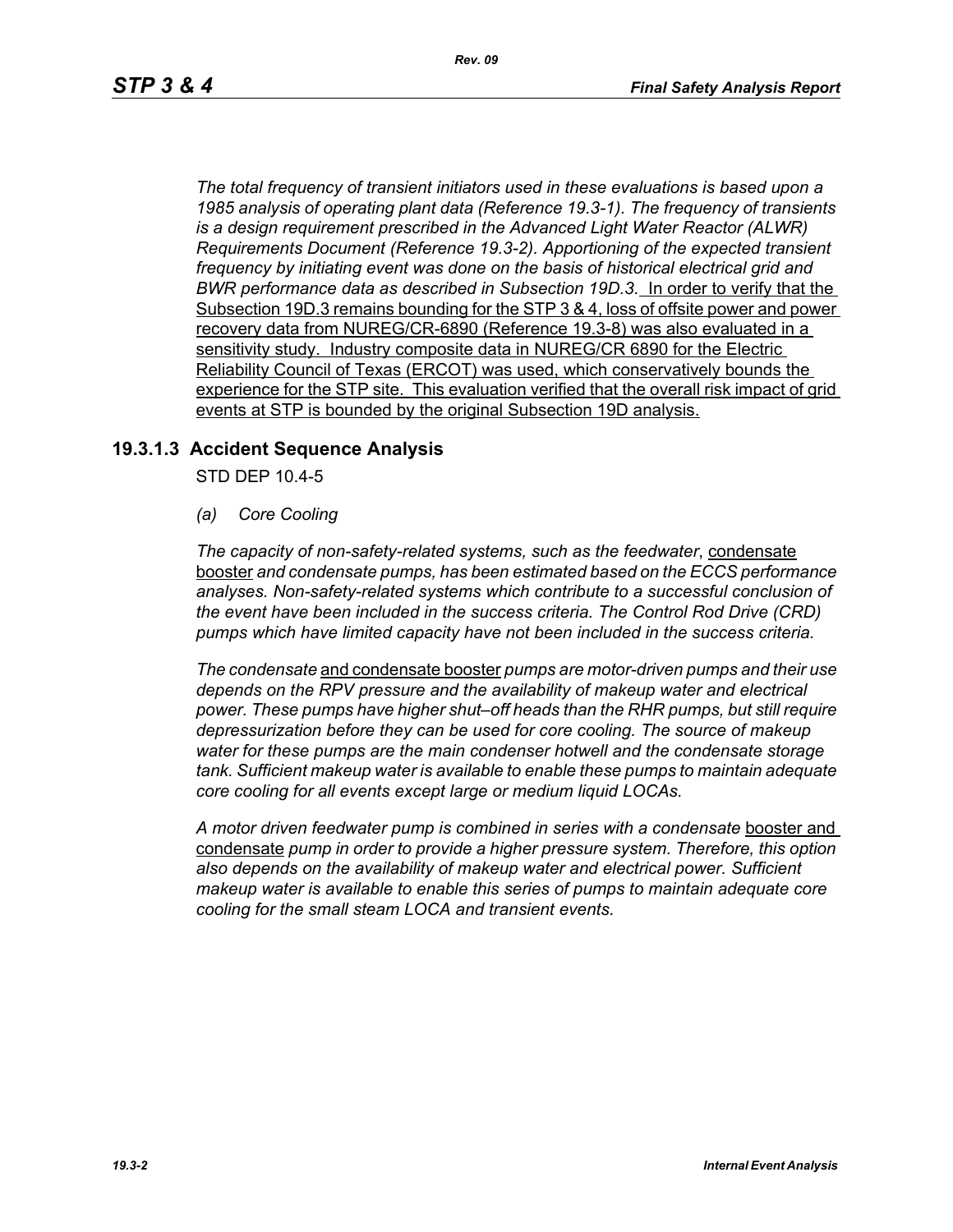## **19.3.1.4 Frequency of Core Damage**

The following site-specific supplement addresses the following departures identified in other sections of the FSAR:

STD DEP T1 2.4-3

STP DEP T1 5.0-1

STD DEP 8.3-1

STP DEP 9.2-5

An evaluation was performed to account for departures from the assumptions used in the ABWR SSAR PRA. As part of the evaluation, site-specific information was used to assess changes in results and insights (Delta-PRA) to confirm continued compliance with the conclusions in the reference ABWR DCD.

In some cases (e.g., STP DEP T1 5.01), the departures have the effect of increasing the core damage frequency. In other cases (e.g., STD DEP T1 2.4-3), the departures have the effect of decreasing the core damage frequency. The overall results of the evaluation are bounded by the conclusions of the standard ABWR SSAR.19.3.1.5 Results in Perspective. The net impact of the STP-specific design shows a net decrease in risk as compared to the standard ABWR PRA.

## **19.3.1.5 Results in Perspective**

The following site-specific supplement addresses the following departures identified in other sections of the FSAR:

STD DFP T1 2 4-3

STP DEP T1 5.0-1

STD DEP 8.3-1

STP DEP 9.2-5

STD DEP 19.3-1

*The estimated core damage frequencies are extremely low. It is impossible to calculate such low numbers with a high degree of confidence using the PRA models developed here. For example, a number of potential common cause failures of components such as similar pumps and valves have not been included in the fault tree models, on the expectation that such failures are negligible contributors to overall core damage frequency.*

The perspectives determined from the original analyses presented in the ABWR DCD remain applicable with respect to the site-specific information and departures summarized above.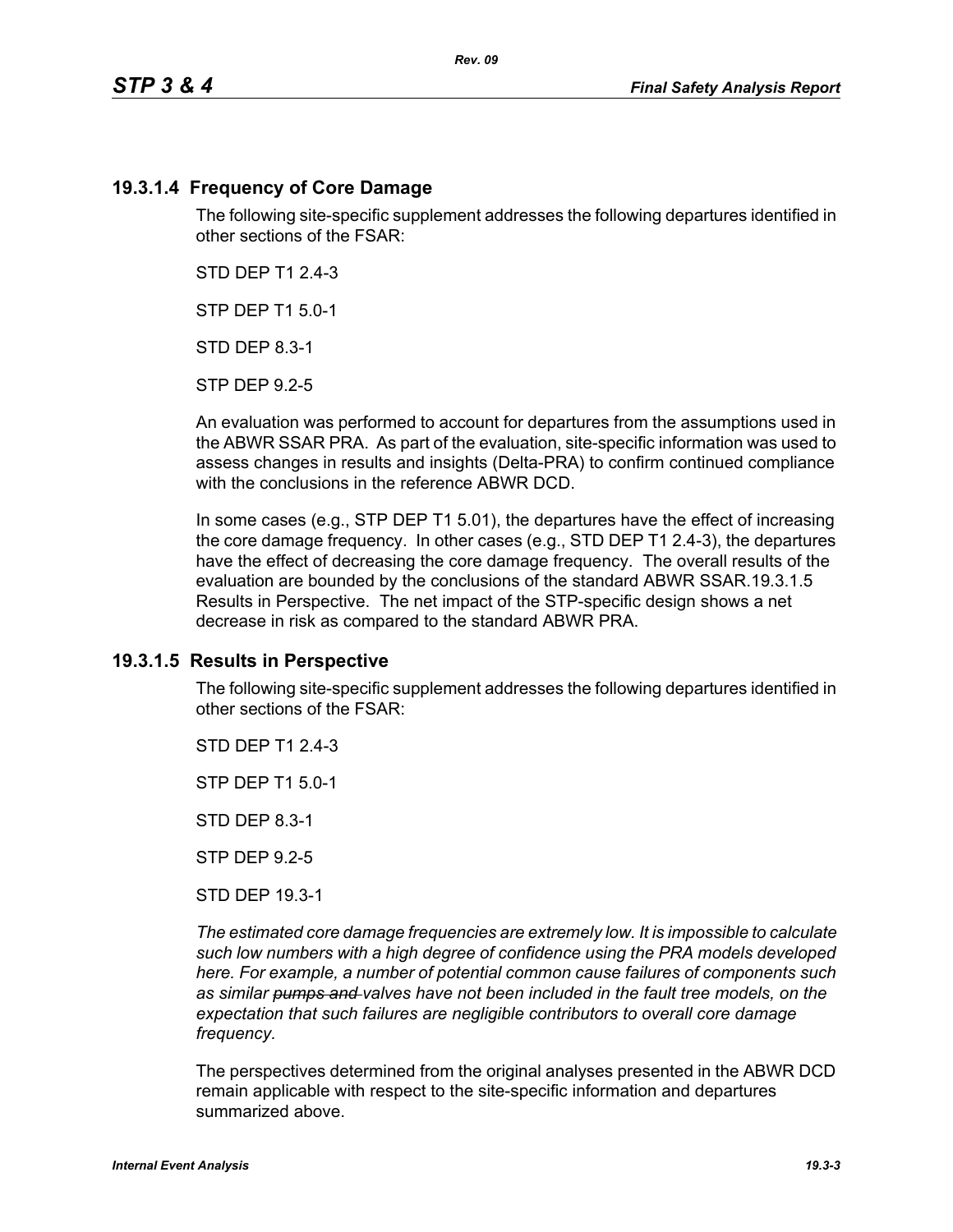# **19.3.3 Magnitude and Timing of Radioactive Release**

STP DEP Admin

*(3) (1)The time available for offsite evacuation, should it be necessary, is also important. Discussions with several utilities indicate that evacuation of their Emergency Planning Zones (EPZ) can be completed in less than 8 hours, even in the worst weather conditions. Experience has also indicated that ad hoc planning can successfully evacuate a region on* in *about 24 hours (Reference 4 of Appendix 6J)* (Appendix 6J of Reference 19.3-4)*.*

*Based on the forgoing, four time frames were selected in determining the time of fission product release, either via the rupture disk or directly from the drywell. Table 19.3-6 summarizes the results which were obtained by using the probabilities given in Table 19D.5-3* summarized in Table 19.3-4 *and assigning them to a time and mode of release based on the accident analysis contained in Subsection 19E.2.2.*

## **19.3.4 Consequence of Radioactive Release**

STD DEP 2.2-5

*The evaluation for consequences of potential radioactive releases was performed using the CRAC-2* MACCS2 *computer code* (Reference 19.3-9) *as is detailed in Subsection 19E.3. Based upon the evaluation of plant performance, accident classes were defined in terms of their associated release characteristics and fission product releases. Each accident class was then evaluated by the CRAC-2* MACCS2 *code at five sites*STP*, one representing each major geographical region of the United States. Each site was chosen as representative of its geographical region based upon meteorological calculations and was further defined as average in terms of population density for that geographical region. The results for the five sites were averaged and*  were *compared to three goals, two based upon the NRC safety goal policy of minimizing risk to an individual and the public near a plant, and the third based upon an industry goal of minimizing the dose close to the plant. The results of this study show that the ABWR Standard Plant*STP 3 & 4 *satisfies these goals* and that the results of the ABWR DCD analysis using the CRAC2 code are bounding.

## **19.3.5 References**

The following site-specific supplement includes new references.

- 19.3-8 Reevaluation of Station Blackout Risk at Nuclear Power Plants: Analysis of Loss of Offsite Power Events: 1968 – 2004, NUREG/CR-6890, US Nuclear Regulatory Commission, December 2005.
- 19.3-9 Code Manual for MACCS2, Users Guide, NUREG/CR-6613, May 1998.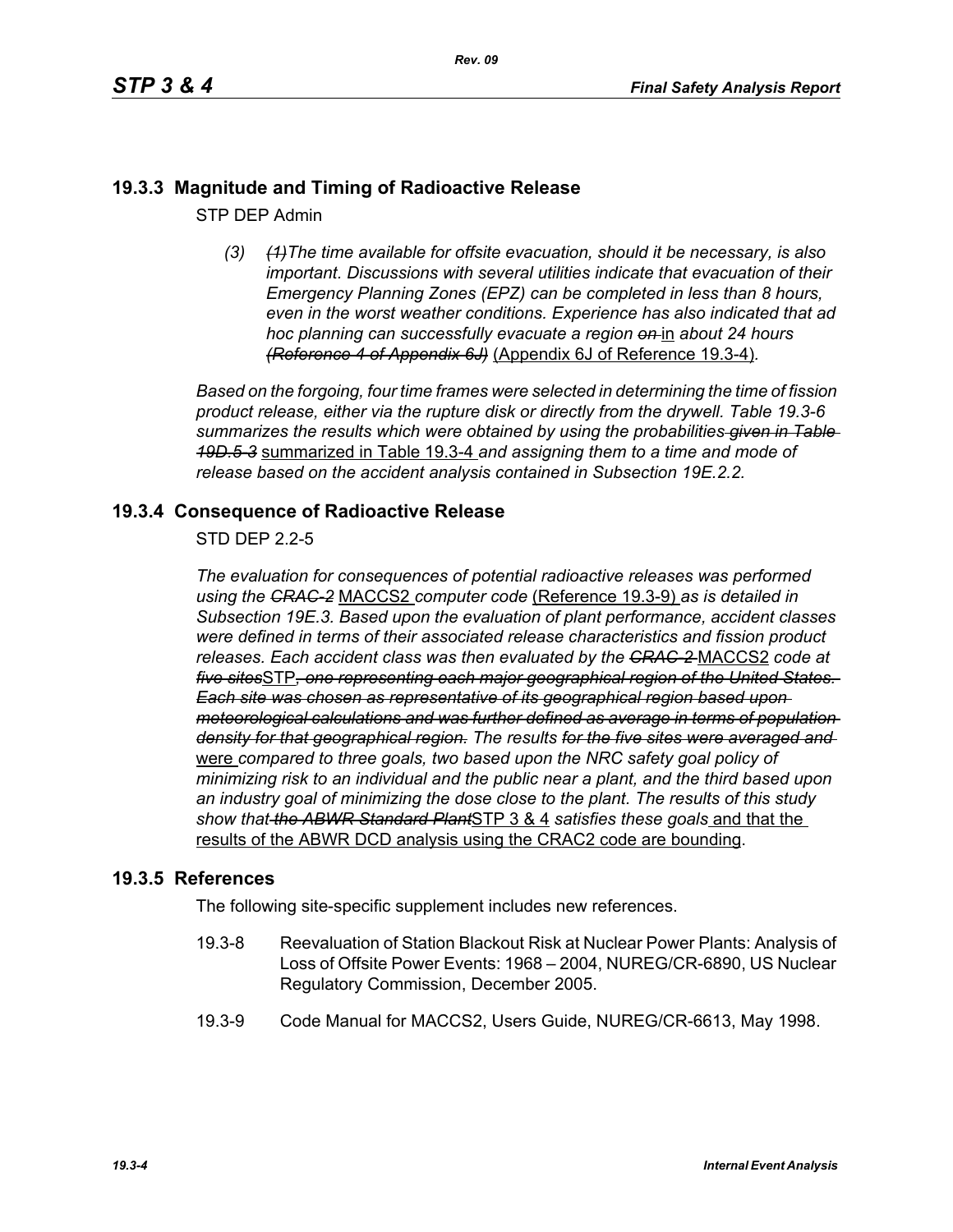| <b>Event</b>                                                                                                          | <b>Success Criteria</b>                                                                                                                                                                                                                                                                                                                                                                                                |
|-----------------------------------------------------------------------------------------------------------------------|------------------------------------------------------------------------------------------------------------------------------------------------------------------------------------------------------------------------------------------------------------------------------------------------------------------------------------------------------------------------------------------------------------------------|
| <b>CORE COOLING:</b>                                                                                                  |                                                                                                                                                                                                                                                                                                                                                                                                                        |
| Large Liquid LOCA<br>$[-278.7 \text{ cm}^2 (0.3 \text{ ft}^2)]$                                                       | HPCF-B or C<br>or<br>LPFL $(1)$ – A or B or C                                                                                                                                                                                                                                                                                                                                                                          |
| Large Steam LOCA<br>$[-278.7 \text{ cm}^2 (0.3 \text{ ft}^2)]$                                                        | HPCF-B or C<br>or<br>$LPFL(1) - A$ or B or C<br>or<br>1 Condensate Pump<br>+ 1 Condensate Transfer Pump <sup>(2)</sup>                                                                                                                                                                                                                                                                                                 |
| Medium Liquid LOCA<br>[ $>=$ 278.7 cm <sup>2</sup> (0.3 ft2) $>=$ 5.063 cm <sup>2</sup><br>$(0.00545 \text{ ft}^2)$ ] | HPCF-B or C<br>or<br>ADS3(3) + LPFL(1) – A or B or C                                                                                                                                                                                                                                                                                                                                                                   |
| Small Liquid LOCA<br>[>=5.063 cm <sup>2</sup> (0.00545 ft <sup>2</sup> )]                                             | RCIC <sup>(4)</sup><br>or<br>HPCF-B or C<br>or<br>ADS3(3) + LPFL(1) – A or B or C<br>or<br>ADS3 $(3,5)$ + 1 Condensate Pump<br>+ 1 Condensate Booster Pump<br>+ 1 Condensate Transfer Pump <sup>(2)</sup>                                                                                                                                                                                                              |
| <b>All Transients</b><br>(including IORV)                                                                             | RCIC <sup>(4)</sup><br>or<br>HPCF-B or C<br>or<br>1 Feedwater Pump<br>+ 1 Condensate Booster Pump<br>+ 1 Condensate Pump<br>+ 1 Condensate Transfer Pump <sup>(2)</sup><br>or<br>ADS3 <sup>(3)</sup> + LPFL(1) – A or B or C<br>or<br>$ADS3^{(3,5)} + 1$ Condensate Pump<br>+ 1 Condensate Booster Pump<br>+ 1 Condensate Transfer Pump <sup>(2)</sup><br>or<br>ADS8 <sup>(6)</sup> + 1 Firewater Addition System Pump |

#### **Table 19.3-2 Success Criteria to Prevent Initial Core Damage for Transient and LOCA Events With RPS Scram**